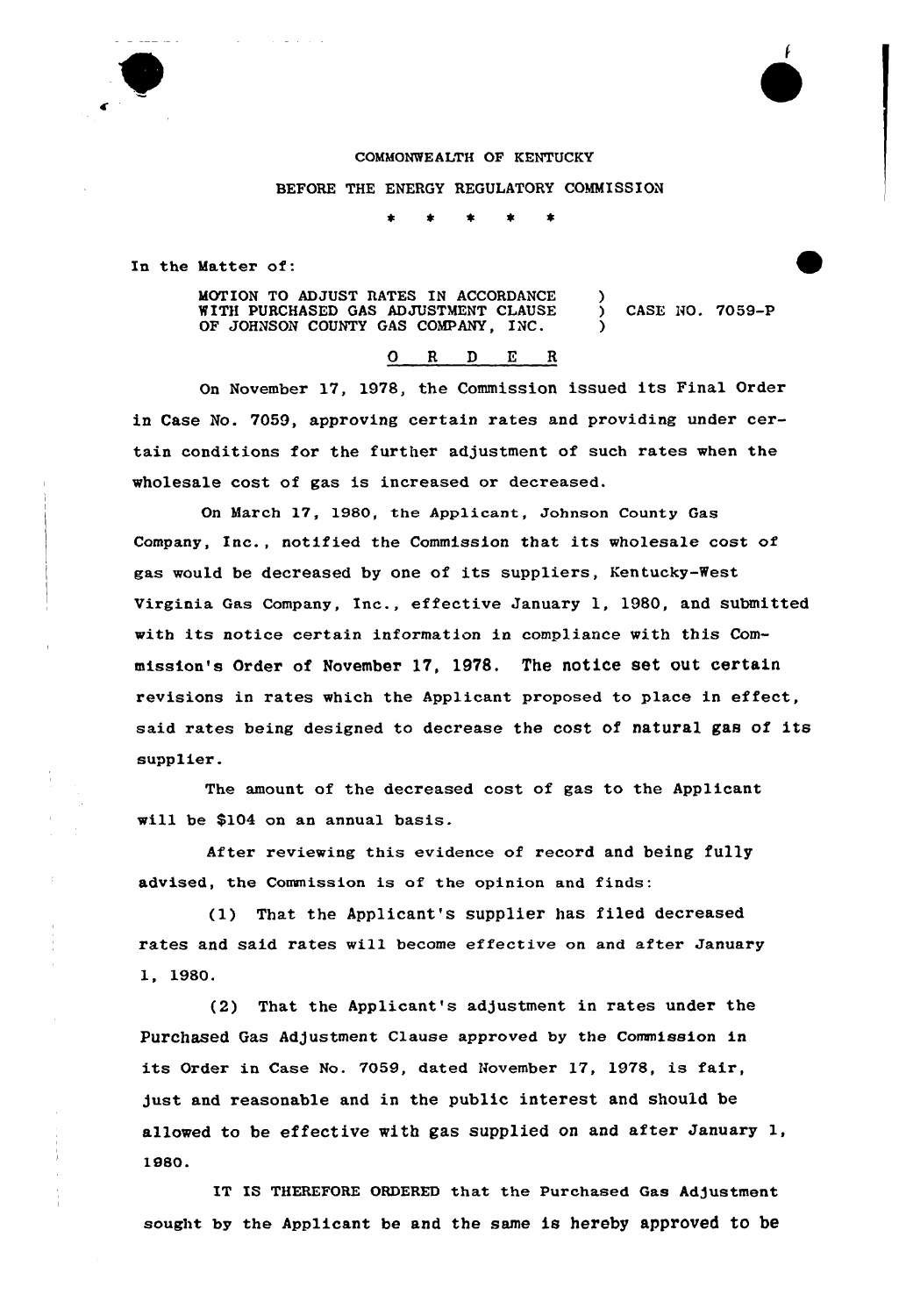

effective with gas supplied on and after January 1, 1980, as set out in Appendix "A" attached hereto and made a part hereof.

IT IS FURTHER ORDERED that for the purpose of the future application of the Purchased Gas Adjustment Clause of the Applicant the Base Rate for purchased gas shall be:

#### Commodity

Columbia Gas of Kentucky, Inc. \$3.146 per Mcf Kentucky-West Virginia Gas Company \$1.1947 per dth

IT IS FURTHER ORDERED that the information furnished this Commission by the Applicant on March 17, 1980, constitutes fu11 compliance with the Commission's Order in Case No. 7059 and any other information ordinarily required to be filed under the Commission's Regulations is hereby waived.

IT IS FURTHER ORDERED that within thirty (30) days after the date of this Order, the Applicant shall file. with this Commission its revised tariff sheets setting out the rates approved herein.

Done at Frankfort, Kentucky, this 28th day of April, 1980.

ENERGY REGULATORY COMMISSION t Ly 24 Commission

**ATTEST:** 

**Secretary**